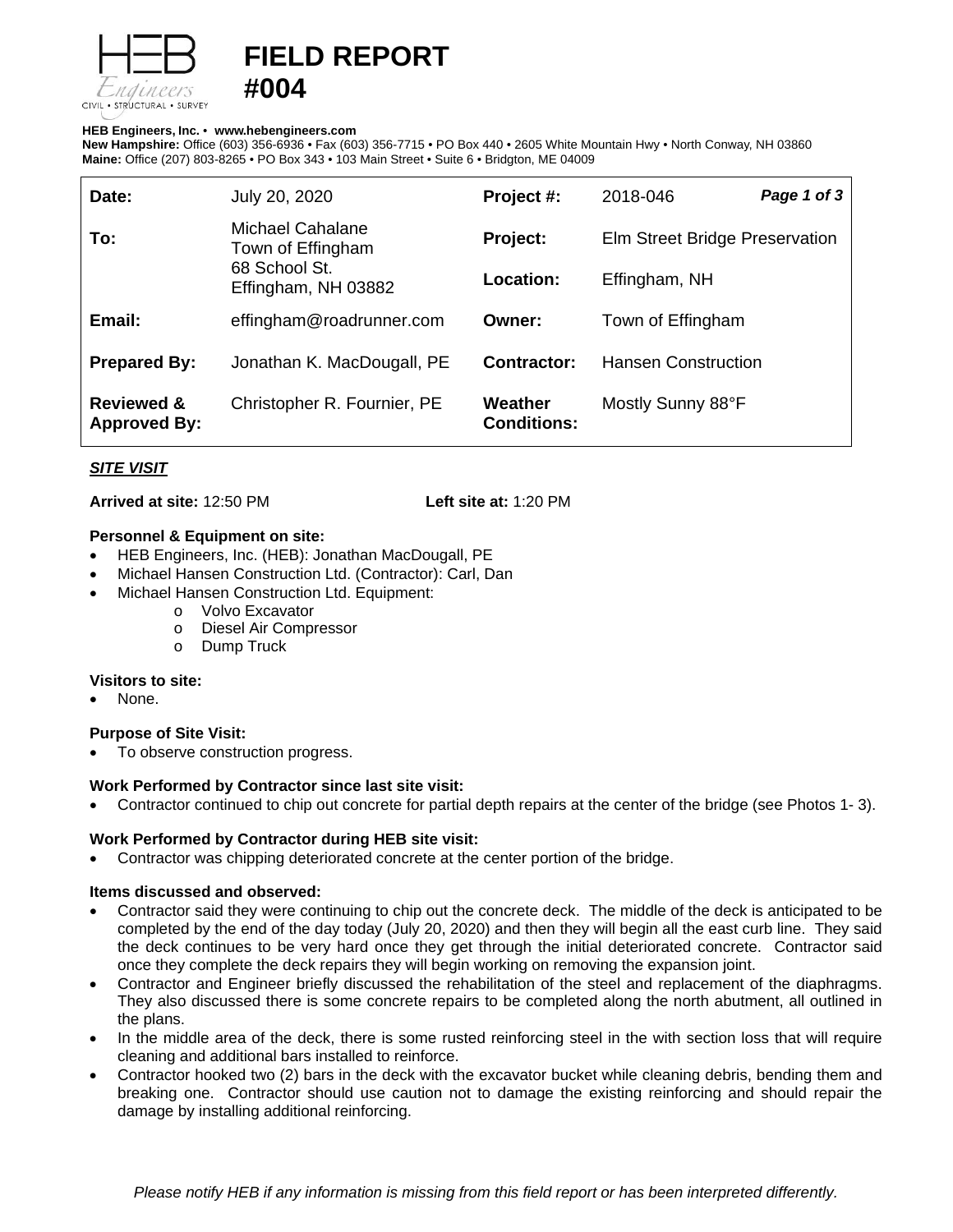*Town of Effingham July 20, 2020 Elm Street Bridge, Effingham, NH Field Report #004 HEB Project #2018-046*

#### **Work Scheduled:**

• Contractor expects to complete chipping the concrete deck Wednesday (July 22, 2020) afternoon and then they will continue removing the expansion joint.

#### **Outstanding Construction Issues:**

None.

# **Next Observation:**

• Thursday, July 23, 2020, or as needed.

#### **Photos:**

• Taken by JKM July 20, 2020.



Photo 1: Partial depth repairs in the middle of the deck.